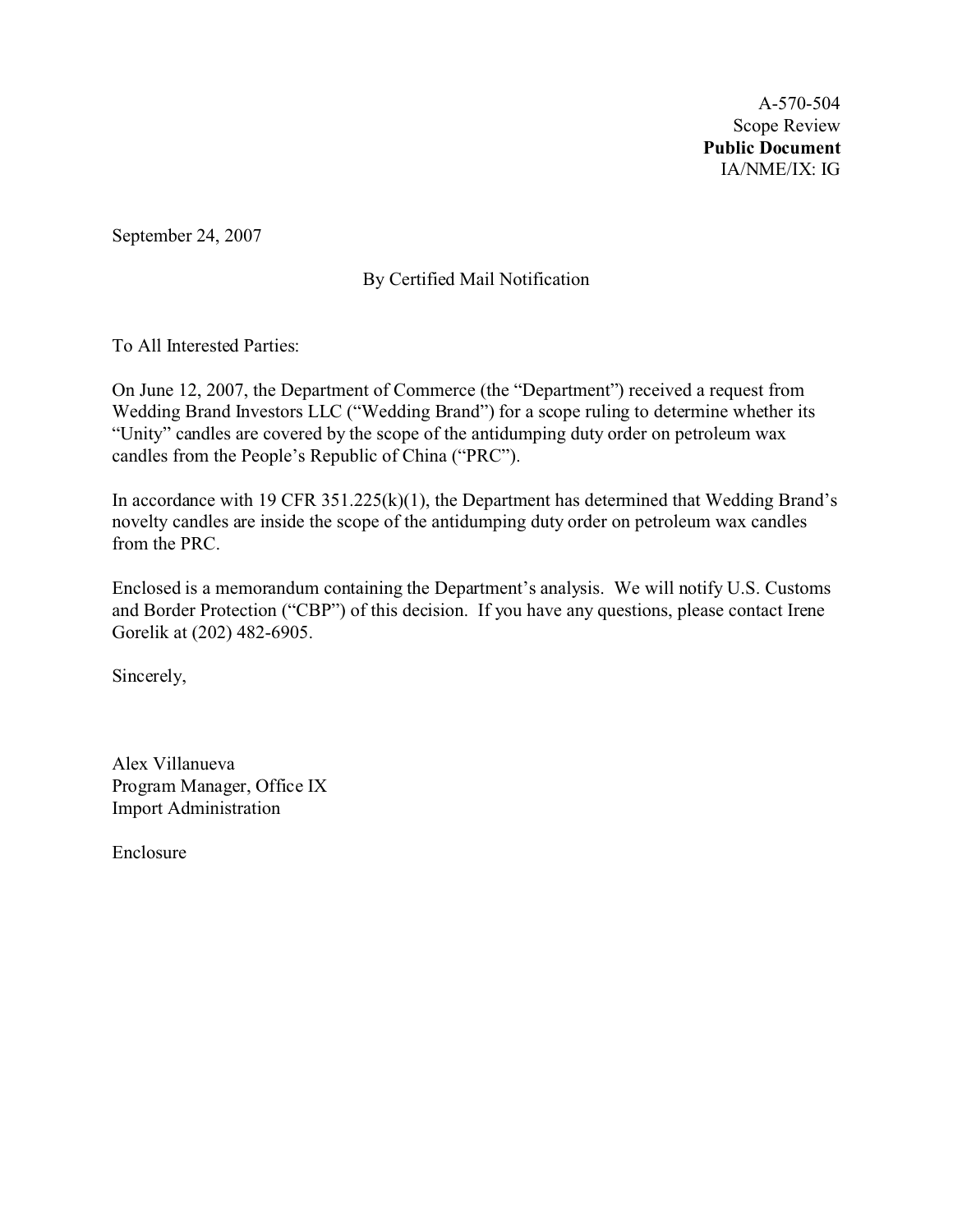A-570-504 Scope Review **Public Document** IA/NME/IX: IG

| <b>MEMORANDUM FOR:</b> | Stephen J. Claeys<br><b>Deputy Assistant Secretary</b><br>for Import Administration                                                        |
|------------------------|--------------------------------------------------------------------------------------------------------------------------------------------|
| FROM:                  | James C. Doyle<br>Director, Office 9<br><b>Import Administration</b>                                                                       |
| <b>SUBJECT:</b>        | Antidumping Duty Order on Petroleum Wax Candles From the<br>People's Republic of China: Final Scope Ruling, Wedding Brand<br>Investors LLC |

### **Summary**

On June 12, 2007, the Department of Commerce (the "Department") received a request from Wedding Brand Investors LLC ("Wedding Brand") for a scope ruling to determine whether its "Unity" candles are included within the scope of the antidumping duty order on petroleum wax candles from the People's Republic of China ("PRC"). See Antidumping Duty Order: Petroleum Wax Candles from the People's Republic of China, 51 FR 30686 (August 28, 1986) ("Order"). In accordance with 19 CFR 351.225(k)(1), the Department finds that Wedding Brand's novelty candles are within the scope of the Order.<sup>1</sup>

#### **Background**

On June 12, 2007, the Department received a letter from Wedding Brand requesting a scope ruling on its "Unity" candles. The National Candle Association ("NCA") submitted comments on July 19, 2007. On July 27, 2007, Wedding Brand submitted rebuttal comments to the NCA's July 19, 2007 submission.

### **Wedding Brand Scope Request**

Wedding Brand argues that, pursuant to 19 CFR  $351.225(k)(1)$  and the exception for novelty candles described in a September 21, 1987, Customs Information Exchange instruction sent to the U.S. Customs Service ("Customs Notice"),<sup>2</sup> its "Unity" candles are not included within the

 $<sup>1</sup>$  The Department has developed an internet website that allows interested parties to access prior scope</sup> determinations regarding the Order. This website lists all scope determinations from 1991 to the present. It can be accessed at [http://ia.ita.doc.gov/download/candles-prc-scope/index,](http://ia.ita.doc.gov/download/candles-prc-scope/,) and is updated periodically to include newly issued scope determinations.

 $2$  In the Customs Information Exchange referenced by Wedding Brand, the Department described a narrowly limited exception to the scope of the order for so-called "novelty candles," including figurine candles, candles shaped in the form of identifiable objects, and candles specifically designed for and used only in connection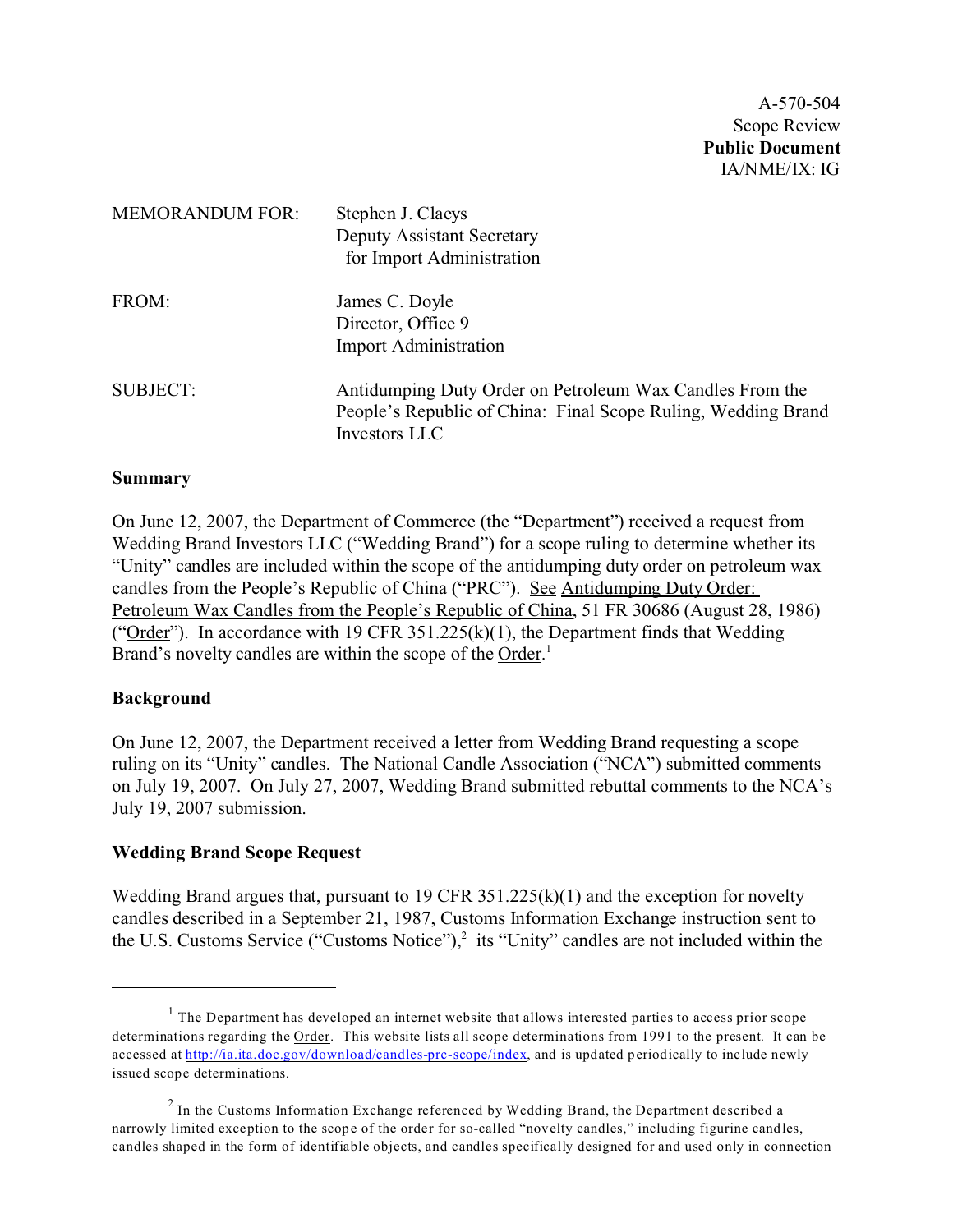scope of the Order because they are novelty candles associated with wedding ceremonies. Specifically, Wedding Brand argues that these "Unity" candles are specially designed for and limited to use in connection with a wedding ceremony; thus, they should be excluded from the scope of the Order under the Customs Notice novelty exclusion.

Additionally, Wedding Brand contends that the Department has previously excluded three styles of "Unity" candles, which included special moldings or attachments such as ribbon, bows or flowers, in its **Hallmark Ruling**<sup>3</sup> because they were wedding novelty candles. Wedding Brand notes that the Department determined that one style of "Unity" candles in the Hallmark Ruling was outside the scope of the Order based on its description, while the other two "Unity" candle styles' descriptions were determined not to be dispositive, thus requiring consideration of the Diversified Products criteria.<sup>4</sup>

Wedding Brand provided eight samples out of the 39 style numbers provided in the request. See Wedding Brand's request dated June 8, 2007 at Exhibit 1. Wedding Brand also provided a description of its "Unity" candles collection which differ in style number, color and accessories, such as flowers, crosses, raised carvings, ribbons, bows, rhinestones, and sashes. See id. Wedding Brand states that the "Unity" candles are ceremonial pillar and taper candles used in wedding ceremonies. The candles consist of two slender tapers, which measure nine inches in height and a larger center pillar candle measuring nine inches in height and three inches in diameter. Additionally, Wedding Brand notes that the larger candle is packaged separately from the two slender candles, but sold as an ensemble. Wedding Brand adds that the candles are smokeless and dripless and are composed of 40 percent petroleum wax and 60 percent palm oil wax. Wedding Brand categorizes its "Unity" candles by a style number followed by a "P" for pillar or "T" for taper following the style number.<sup>5</sup>

with the holiday season. See Customs Information Exchange, CIE N212/85, dated September 21, 1987 ("CBP Notice"). We note the Customs Notice contains the same language concerning the novelty candle exception as an earlier communication between the Department and counsel for a candle importer. See Letter from the Director, Office of Compliance, to the law firm of Burditt, Bowles & Radzius, Ltd., July 13, 1987.

<sup>&</sup>lt;sup>3</sup> See Final Scope Ruling: Antidumping Duty Order on Petroleum Wax Candles From the People's Republic of China (A-570-504) ; Hallmark Cards, Inc., dated September 30, 1993 ("Hallmark Ruling").

<sup>&</sup>lt;sup>4</sup> See Diversified Products Corp. v. United States, 6 C.I.T. 155, 162, 572 F. Supp. 883, 889 (CIT 1983), which established the Department's consideration of: the general physical characteristics of the merchandise, the expectation of the ultimate purchasers, the channels of trade in which the merchandise moves, the ultimate use of the merchandise, and cost, in determining whether the merchandise under review is of the "same class or kind" as the merchandise defined within the scope of an antidumping duty order.

 $<sup>5</sup>$  Wedding Brand also argued that, under the five Diversified Product factors set forth in 19 CFR</sup>  $351.225(k)(2)$ , its "Unity" candles are not covered by the scope of the Order. However, because we have determined that the physical descriptions of Wedding Brand's "Unity" candles are dispositive of the issue, we have not applied the five factors in 19 CFR  $351.225(k)(2)$  to this analysis.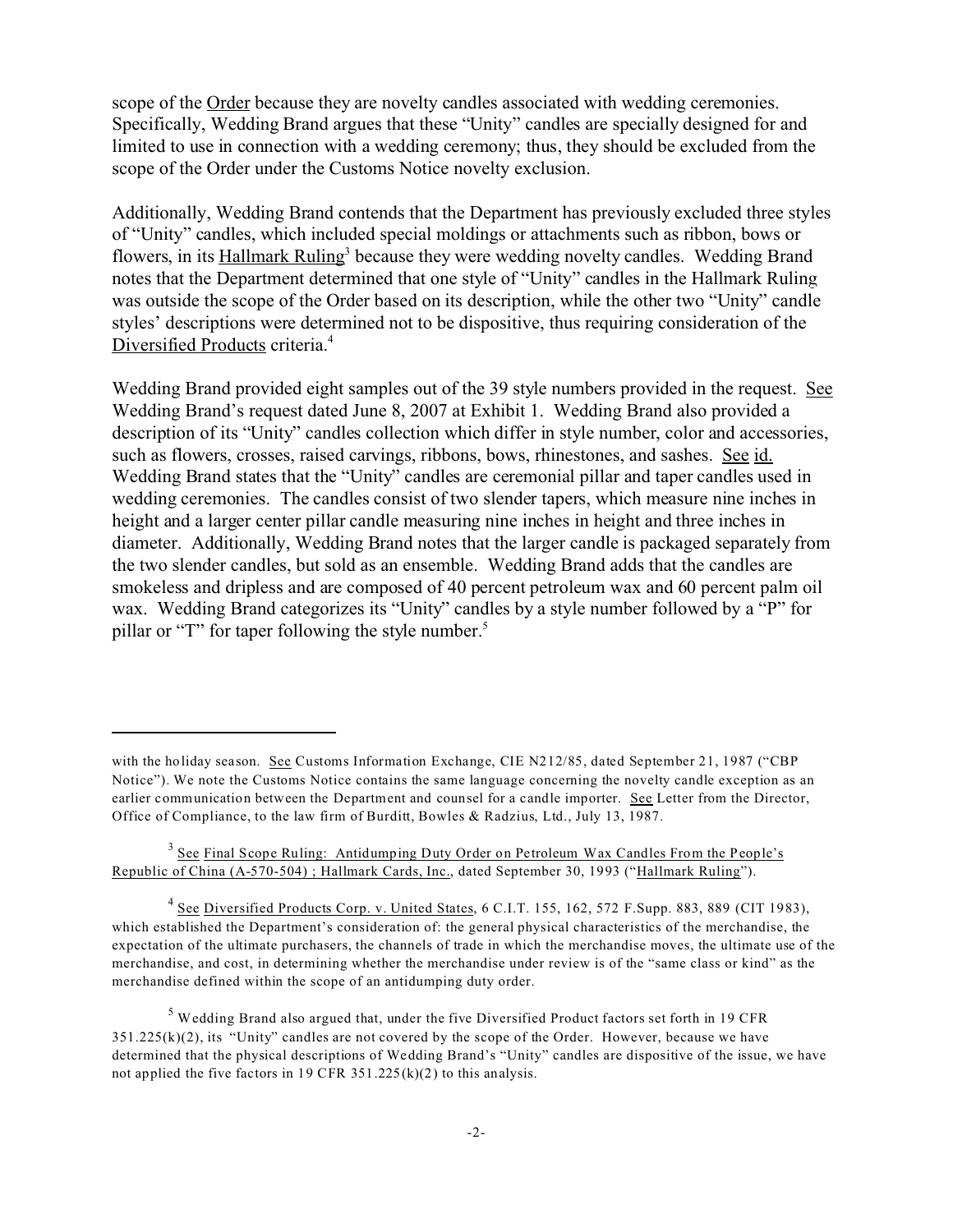## **NCA Rebuttal**

NCA contends that Wedding Brand's candles are petroleum wax candles made in China with fiber or paper-cored wicks in the shape of pillars or tapers, which are specifically included within the scope of the Order. Citing 19 CFR  $\S$  351.225(d) and (k)(1), NCA argues that the criteria described therein are dispositive with respect to Wedding Brand's "Unity" candles, thus eliminating the need for the Department to consider the Diversified Products criteria. Moreover, NCA argues that Wedding Brand's "Unity" candles fall within the scope of the Order because they are neither in the shape of identifiable objects, nor designed for specific use in weddings. NCA argues that the Department previously found Christmas tapers, whether or not adorned with decorative detail, included in the scope of the Order because tapers are specifically covered by the scope of the Order. See Final Scope Ruling; Antidumping Duty Order on Petroleum Wax Candles From the People's Republic of China (A-570-504); Endar Corp., July 7, 2000 ("Endar Christmas Tapers"). NCA argues that, similar to the Endar Christmas Tapers, Wedding Brand's "Unity" candles are merely decorated taper or pillar candles which can be used throughout the year. Moreover, NCA claims that, when viewed from all angles, nothing on Wedding Brand's "Unity" candles would limit their use to wedding ceremonies. NCA contends that Wedding Brand's request is another attempt to evade the Order, by claiming its tapers and pillars fall under the novelty exception pursuant to the Customs Notice.

In its rebuttal comments, Wedding Brand argues that NCA did not address Wedding Brand's arguments with respect to "Unity" candles being a special event candle used only in weddings. Wedding Brand also argues that NCA ignored its Diversified Products analysis that establishes that the "Unity" candles have distinct physical characteristics, an ultimate use, expectations from the ultimate customer, channels of trade, and manner of advertisement and display, all of which, Wedding Brand contends, render these candles specific to weddings. Wedding Brand also contends that NCA did not address the Department's final scope ruling with regard to the Hallmark Ruling, which excluded a substantially similar candle. Wedding Brand also argues that NCA's reference to the Department's determination for the Endar Christmas Tapers is inapposite to the "Unity" candles at issue here. Wedding Brand reiterated that an analysis of the "Unity" candles pursuant to 19 CFR 351.225(k)(2), would reveal that its "Unity" candles should be excluded from the scope of the Order.

### **Legal Framework**

The regulations governing the Department's antidumping scope determinations are found at 19 CFR 351.225. On matters concerning the scope of an antidumping duty order, the Department first examines the descriptions of the merchandise contained in the petition, the initial investigation, and the determinations of the Secretary (including prior scope determinations) and the U.S. International Trade Commission ("ITC"). This determination may take place with or without a formal inquiry. If the Department determines that these descriptions are dispositive of the matter, the Department will issue a final scope ruling as to whether or not the subject merchandise is covered by the order. See 19 CFR  $351.225(k)(1)$ .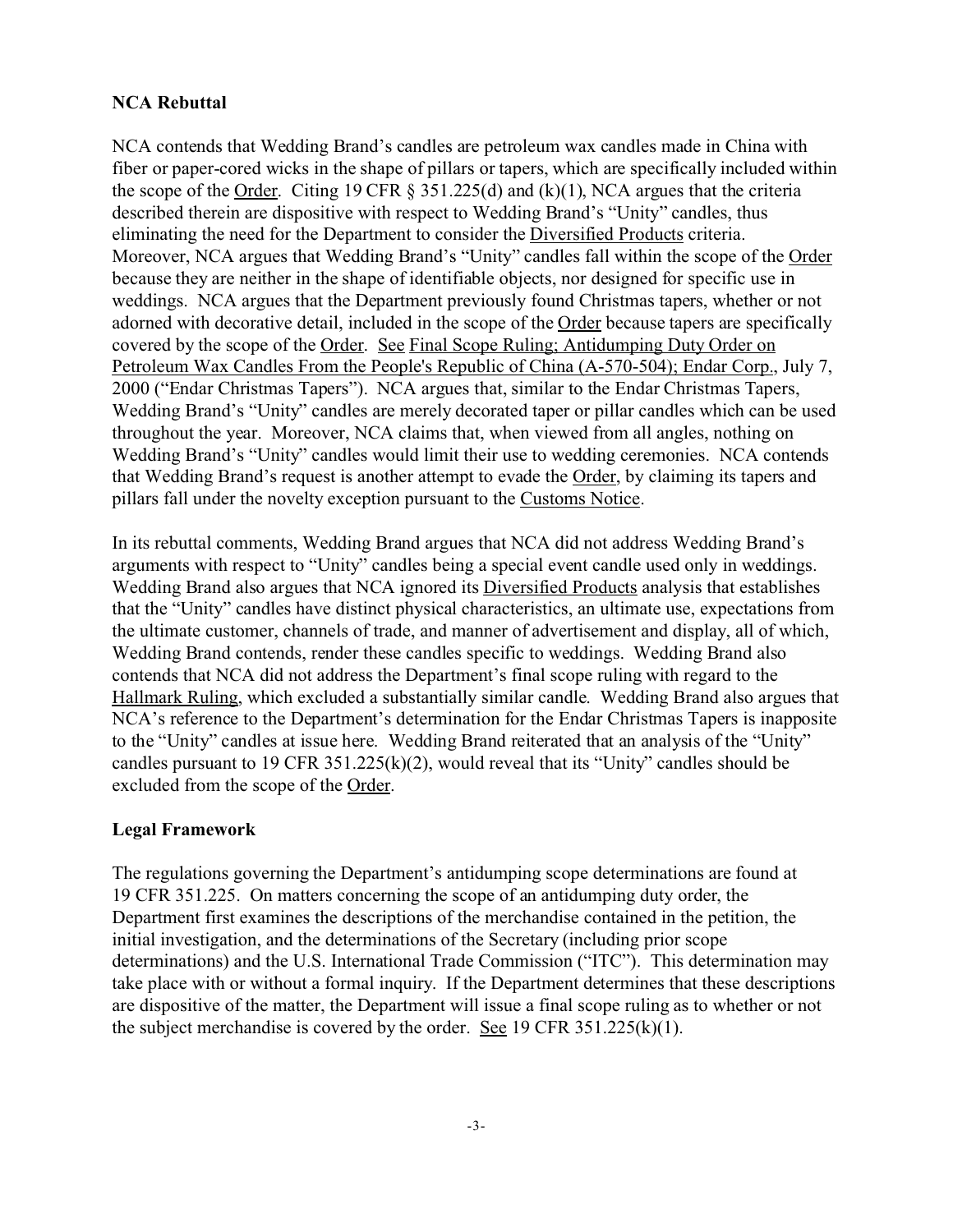Conversely, where the descriptions of the merchandise are *not* dispositive, the Department will consider the five additional factors set forth at 19 CFR 351.225(k)(2). These criteria are: (1) the physical characteristics of the merchandise; (2) the expectations of the ultimate purchasers; (3) the ultimate use of the product; (4) the channels of trade in which the product is sold; and (5) the manner in which the product is advertised and displayed. The determination as to which analytical framework is most appropriate in any given scope inquiry is made on a case-by-case basis after consideration of all evidence before the Department.

In this case, the Department has evaluated the Wedding Brand request in accordance with section 351.225(k)(1) of the Department's regulations and finds that the descriptions of the products contained in the petition, the initial investigation, and the determinations of the Secretary (including prior scope determinations) and the ITC are dispositive with respect to Wedding Brand's "Unity" candles. Therefore, for these "Unity" candles, the Department finds it unnecessary to consider the additional factors provided in section  $351.225(k)(2)$  of the Department's regulations.

Documents and parts thereof from the underlying investigation that the Department deemed relevant to this scope ruling were made part of the record of this determination and are referenced herein. Documents that neither the Department nor the parties placed on the record do not constitute part of the administrative record for this scope determination.

In its Antidumping Petition on Behalf of the National Candle Association, dated September 4, 1985 ("Antidumping Petition"), the NCA requested that the investigation cover:

{c}andles {which} are made from petroleum wax and contain fiber or paper-cored wicks. They are sold in the following shapes: tapers, spirals, and straight-sided dinner candles; rounds, columns, pillars; votives; and various wax-filled containers. These candles may be scented or unscented ... and are generally used by retail consumers in the home or yard for decorative or lighting purposes.

# See Antidumping Petition at 7.

The Department defined the scope of the investigation in its notice of initiation. This scope language carried forward without change through the preliminary and final determinations of sales at less than fair value and the eventual antidumping duty order:

{c}ertain scented or unscented petroleum wax candlesmade from petroleum wax and having fiber or paper-cored wicks. They are sold in the following shapes: tapers, spirals, and straight-sided dinner candles; rounds, columns, pillars, votives; and various wax-filled containers.

See Petroleum Wax Candles from the People's Republic of China: Initiation of Antidumping Duty Investigation, 50 FR 39743 (September 30, 1985); Petroleum Wax Candles from the People's Republic of China: Preliminary Determination of Sales at Less Than Fair Value, 51 FR 6016 (February 19, 1986); Petroleum Wax Candles from the People's Republic of China: Final Determination of Sales at Less Than Fair Value, 51 FR 25085 (July 10, 1986); and Order.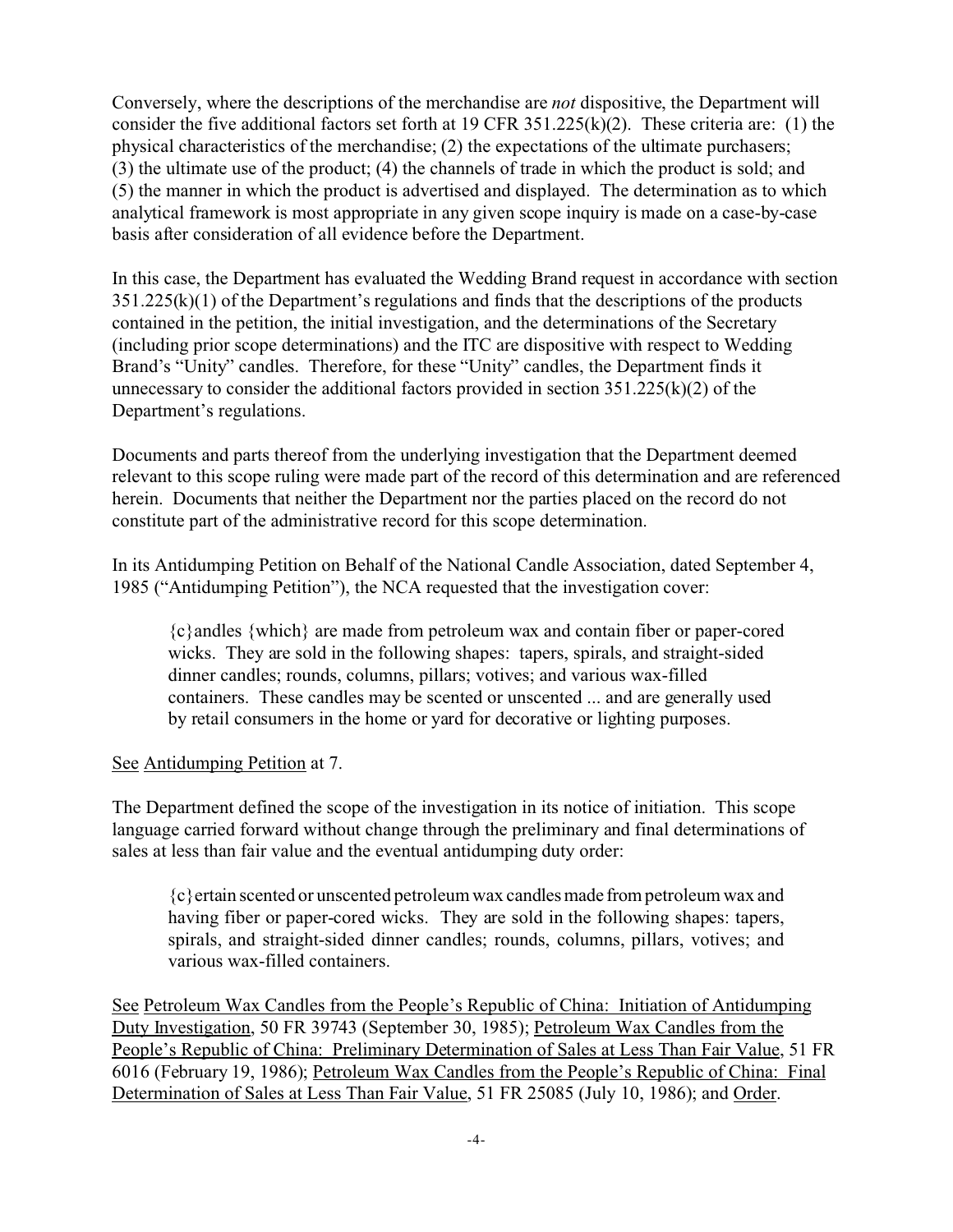The ITC adopted a similar definition of the "domestic like product" subject to its determinations, noting that the investigations did not include "birthday, birthday numeral and figurine type candles." See Candles from the People's Republic of China: Determination of the Commission in Investigation No. 731-TA-282 (Final), Publication 1888 (August 1986) at 4, note 5, and A-2.

Also of relevance to the present scope inquiry are the Department's instructions to the U.S. Customs Service<sup>6</sup> issued in connection with a July 1987 scope determination concerning an exception from the Order for novelty candles, which states:

The Department of Commerce has determined that certain novelty candles, such as Christmas novelty candles, are not within the scope of the antidumping duty order on petroleum-wax candles from the People's Republic of China (PRC). Christmas novelty candles are candles specially designed for use only in connection with the Christmas holiday season. This use is clearly indicated by Christmas scenes and symbols depicted in the candle design. Other novelty candles not within the scope of the order include candles having scenes or symbols of other occasions (e.g., religious holidays or special events) depicted in their designs, figurine candles, and candles shaped in the form of identifiable objects (e.g., animals or numerals).

#### See Customs Notice

In November 2001, the Department changed its practice on the issue of candle shapes.See Final Scope Ruling – Antidumping Duty Order on Petroleum Wax Candles From the People's Republic of China (A-570-504); JC Penney Purchasing Corporation, (November 9, 2001) ("JC Penney"). In this ruling, the Department reviewed the text of the scope of the Order, beginning with the text of the first sentence of the scope which covers "{c}ertain scented or unscented petroleum wax candles made from petroleum wax and having fiber or paper-cored wicks." See Order. The Department stated in **JC Penney** that:

{t}he text following this broad inclusive sentence provides a list of shapes, which list is not modified by any express words of exclusivity. The result of our prior practice of excluding candles of a shape other than those listed was inconsistent with the fact that such candles were 'scented or unscented petroleum wax candles made from petroleum wax and having fiber or paper-cored wicks.'

See JC Penney at 4-5, footnote 1.<sup>7</sup>

 $^6$  Now the U.S. Customs and Border Protection Bureau ("CBP").

<sup>&</sup>lt;sup>7</sup> See also Final Scope Ruling - Antidumping Duty Order on Petroleum Wax Candles From the People's Republic of China (A-570-504); Endar Corp. (January 11, 2000) ("Endar Ruling") (where the Department found a "dragonfly" candle, in the shape of a rough-hewn stone with a dragonfly carved on top, not within scope because it is of a shape not listed by the scope), and Final Scope Ruling – Antidumping Duty Order on Petroleum Wax Candles From the People's Republic of China (A-570-504); American Drug Stores, Inc*.* (March 16, 1998) (where the Department found a sphere or ball-shaped candle not within scope because it is a shape not listed by the scope).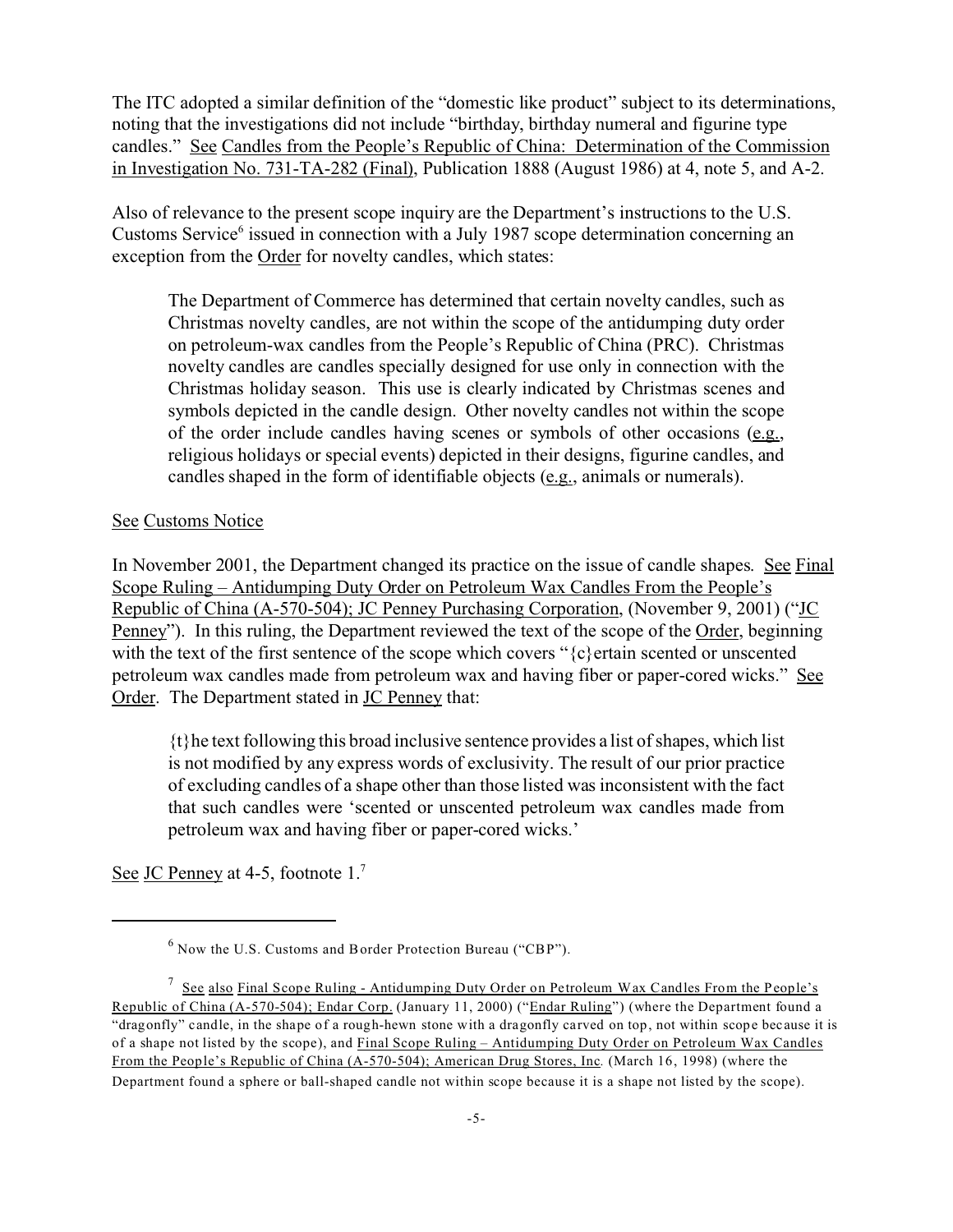Furthermore, in JC Penney, the Department stated that:

We now determine that this practice was incorrect because it had the effect of narrowing the broad coverage of the first sentence of the Order's scope. The list of shapes in the second sentence of the Order's scope does not provide a textual basis for such a narrowing of the coverage of the first sentence of the Order's scope. Accordingly, in order to give full effect to the first sentence of the inclusive language of the scope, the Department in this and future cases normally will evaluate whether candles of a shape not listed by the inclusive language of the Order's scope are scented or unscented petroleum wax candles made from petroleum wax and having fiber or paper-cored wicks.

### See JC Penney at 5, footnote 1.

This approach of evaluating such candles in light of the entire text of the Order scope is in keeping with the opinion of the Court of International Trade ("CIT"), noting that a better approach in scope rulings is to avoid subjective issues of intent and, instead, look to the petition's language to determine whether the class or kind of merchandise at issue was expressly included. Duferco Steel, Inc. v. United States, 146 F. Supp. 2d 913, 922 (May 29, 2001) ("Duferco Steel"). Such an approach is a departure from past CIT precedent that required the Department to give ample deference to the petitioner's intent when examining a petition's description of the subject merchandise. See*,* e.g., Torrington Co. v. United States, 995 F. Supp. 117, 121 (CIT 1998).

Although the specific scope decision in **Duferco Steel** has been overturned by the United States Court of Appeals of the Federal Circuit ("CAFC") in Duferco Steel, Inc. v. United States, 296 F.3d 1087 (Fed. Cir. 2002) ("Duferco Steel II"), we do not believe that the CAFC's decision undermines the Department's decision in **JC Penney**. The plain language of the scope of the Order clearly states "{c}ertain scented or unscented petroleum wax candles made from petroleum wax and having fiber or paper-cored wicks . . . sold in the following shapes: tapers, spirals, and straight-sided dinner candles; rounds, columns, pillars, votives; and various wax-filled containers" are included within the scope of the Order*.* Thus, the Order offers a descriptive list of the shapes of candles included within the Order, but, as the courts have recognized, there is no requirement that every single product covered must be identified in the scope. More specifically, the CAFC has stated that "the petitions that led to the issuance of the order did not need to specifically identify the {product} in order to cover {it}; our precedent, to say nothing of the regulations, makes clear that neither a petition nor an antidumping or countervailing duty order requires that level of specificity."<sup>8</sup> The CAFC further stated "{a}s a matter of law, a petition need not list the entire universe of products . . . in order {for the petition} to cover those products."<sup>9</sup> Thus, as applied to this **Order**, there is no requirement, nor is it possible, for all the

<sup>8</sup> Novosteel SA v. United States, 284 F.3d 1261, 1264 (Fed. Cir. 2002).

 $^9$  <u>Id</u>.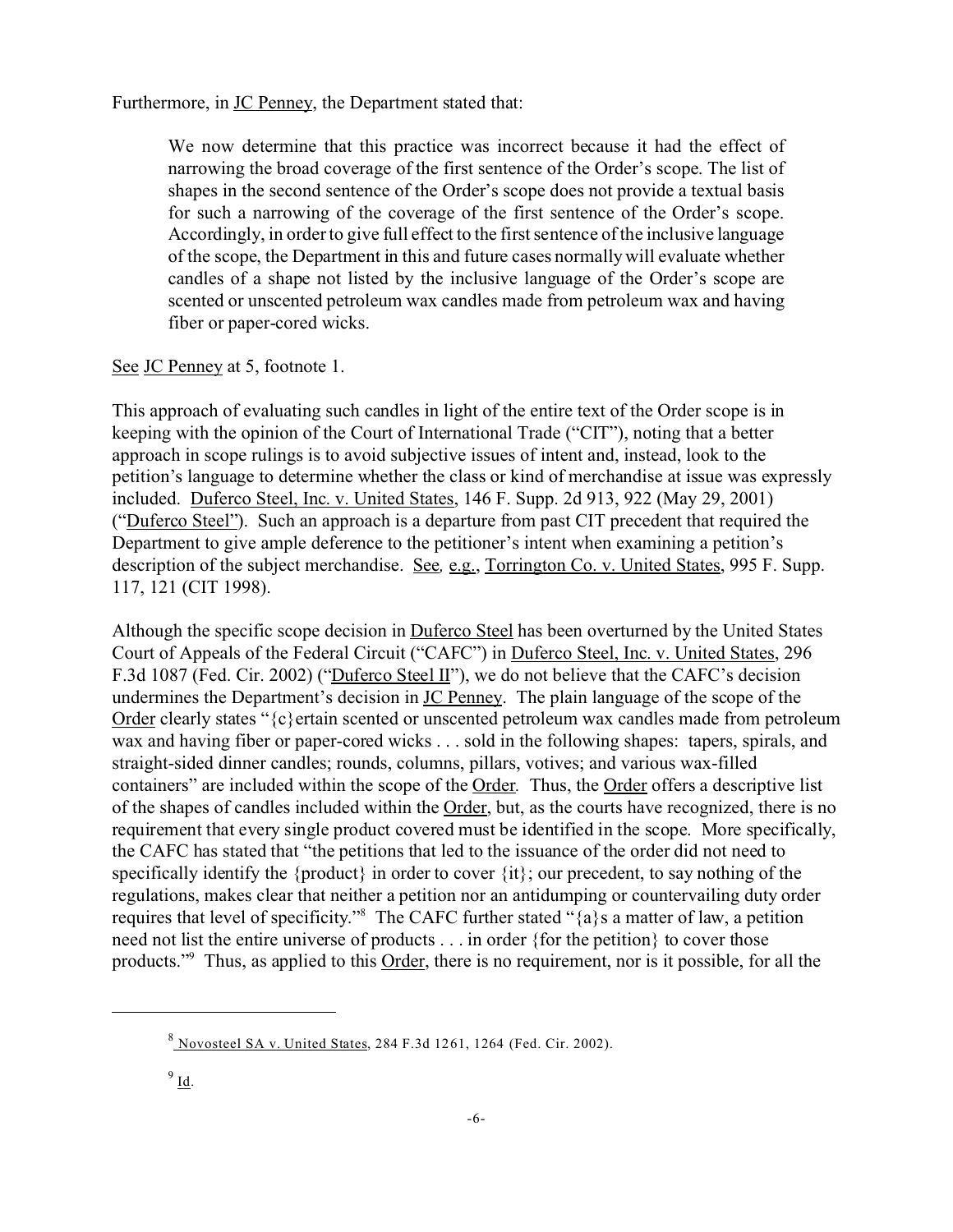shapes of candles to be listed.<sup>10</sup> In fact, if the list were exhaustive, there would have been no need for the Department to determine whether any other candle that was not explicitly listed as a shape in the scope of the Order is subject to the Order. However, the Department did render the novelty candle exception that offered a narrowly construed exception, leaving all other petroleum wax candles from the PRC covered by the Order.

If the Department determines that the candle is made from petroleum wax and has a fiber or paper-cored wick, but the candle possesses characteristics set out in the Customs Notice, it will not fall within the scope of the Order. In order for a candle to qualify for this exception, the characteristic which is claimed to render it a novelty candle (i.e., the shape of an identifiable object or a holiday-specific design) should be easily recognizable in order for the candle to merit not being included within the scope of the Order. Specifically, among other determining factors, the Department will examine whether the characteristic is identifiable from most angles and whether or not it is minimally decorative, e.g., small and/or singularly placed on the candle. If the identifiable object or holiday-specific design is not identifiable from most angles, or if the design or characteristic is minimally decorative, the Department may determine that the candle is included within the scope of the Order. See JC Penney; Final Scope Ruling – Antidumping Duty Order on Petroleum Wax Candles From the People's Republic of China (A-570-504); San Francisco Candle Co. (Feb. 12, 2001); and Endar Ruling. If a candle does not possess the characteristics set out in the July 1987 novelty candle exception, and it is a scented or unscented candle having fiber or paper-cored wick, the Department will determine that the candle is within the scope of the Order.

### **Analysis**

We find that Wedding Brand's "Unity" candles are covered by the scope of the Order. The Department has evaluated Wedding Brand's request in accordance with 19 CFR  $351.225(k)(1)$ , because the descriptions of the products contained in the petition, the final determinations of the Secretary and the ITC, the initial investigation, and the antidumping duty order are, in fact, dispositive. Consequently, an analysis of the five additional factors set forth at 19 CFR 351.225(k)(2), as requested by Wedding Brand, is unnecessary for this scope ruling determination.

Wedding Brand's "Unity" candles are pillar and taper candles composed of 40 percent petroleum wax and 60 percent palm wax. See Wedding Brand's request dated June 8, 2007, at 3 and Exhibit 1. Pillar and taper candles are shapes specifically delineated within the scope of the Order. The scope of the Order includes tapers, spirals, straight sided dinner candles, rounds, columns, pillars, and votives and various wax-filled containers. The "Unity" candles provided also contain fiber or paper-cored wicks, as described in the scope of the Order. See Wedding Brand's request dated June 8, 2007, at Exhibit 1; see also Order. Finally, the "Unity" candles contain a mix of petroleum wax and palm wax. See Wedding Brand's request dated June 8,

<sup>&</sup>lt;sup>10</sup> See Petroleum Wax Candles from China, USITC Pub. No. 3226 Investigation No. 731-TA-282 (Review) (August 1999) at 18 ("Candles come in a wide variety of shapes and sizes. Major U.S. candle manufacturers reportedly will offer 1,000 to 2,000 varieties of candles in their product lines.").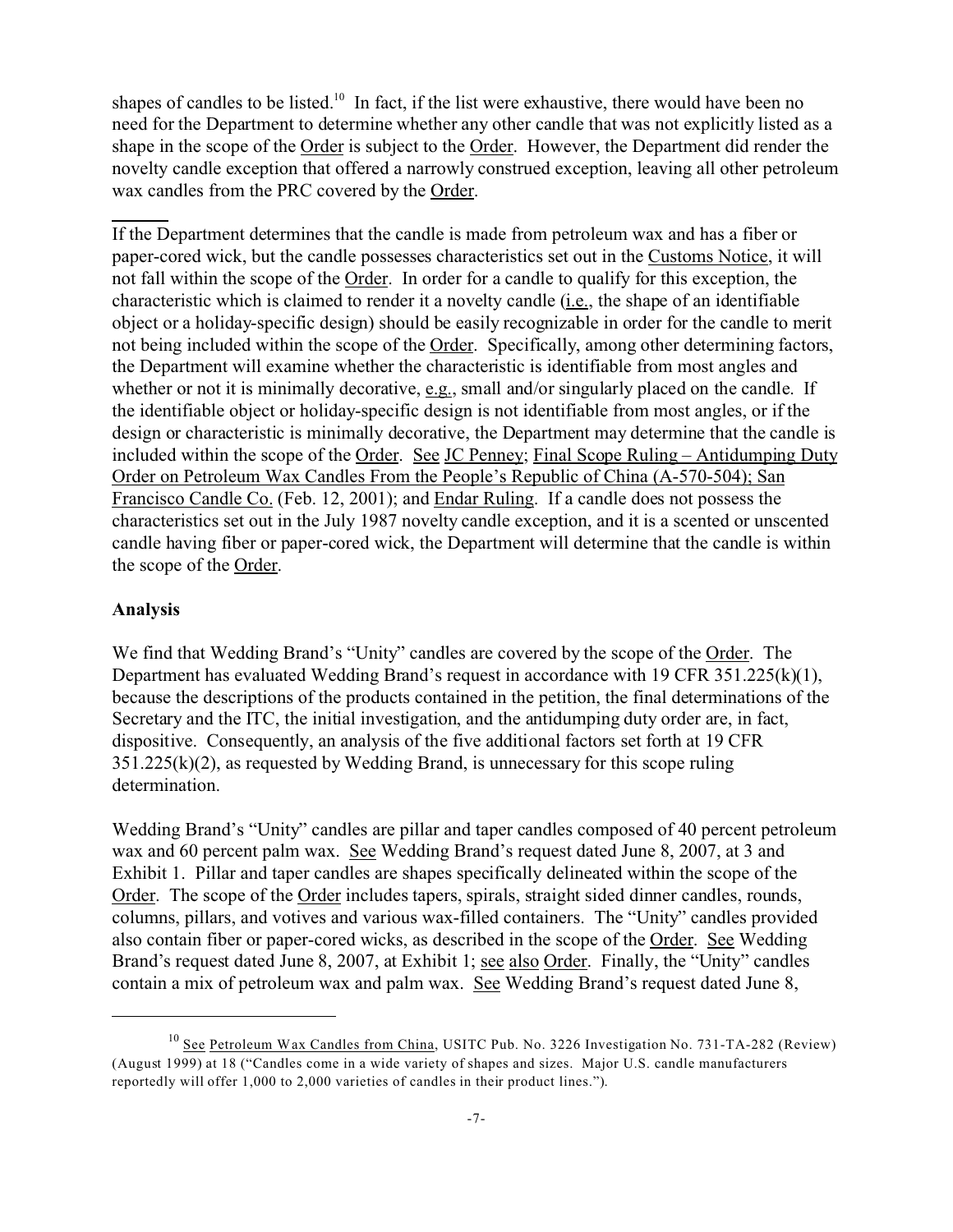2007, at 3. On October 6, 2006, the Department published its final determination of circumvention of the antidumping duty order on petroleum wax candles from the PRC. The Department determined that mixed-wax candles composed of petroleum wax and more than 50 percent palm and/or other vegetable oil-based waxes ("mixed-wax candles") are later-developed products of petroleum wax candles. In addition, the Department determined that mixed-wax candles containing any amount of petroleum are covered by the scope of the antidumping duty order on petroleum wax candles from the PRC.<sup>11</sup> Therefore, because Wedding Brand's "Unity" candles are in a shape specifically delineated within the scope of the Order, contain fiber or paper-cored wicks, and are composed of a petroleum wax mix, the "Unity" candles appear to be covered by the scope of the Order.

However, we must also consider the issue of whether Wedding Brand's "Unity" candles qualify for the novelty exception. Wedding Brand argues that its "Unity" candles are specifically and solely designed for use in wedding ceremonies, and thus excluded from the scope of the Order under the novelty exception, as defined in the Customs Notice. We find, however, that because the adornments on the "Unity" candles are easily removable or not specific to weddings, the novelty exception does not apply.

When determining whether or not a particular product claimed as a "holiday or novelty candle" is within the scope of the antidumping duty order, the Department must first examine whether the shape of the candle is of a shape delineated in the language of the order's scope, i.e., "tapers, spirals, and straight-sided dinner candles; rounds, columns, pillars, votives; and various wax-filled containers." If the candle is in one of these shapes, the Department next considers whether the candle is, in fact, a "holiday novelty candle," *i.e.*, whether the candle is "specifically designed for use only in connection with a religious holiday or special event." See Russ Berrie v. United States, 57 F. Supp. 2d 1184 (CIT 1999). As explained in the Customs Notice and in previous scope rulings made by the Department, such candles with a design connoting religious holiday or special event are outside the scope of the Order.<sup>12</sup> If the candle(s) at issue qualifies as a "holiday novelty candle," the Department may, if appropriate, determine if the designs affixed to the candle (e.g., molded shapes) can be removed without damaging the candle. If the "holiday or special event" designs can be easily removed without damage or compromising the shape of the candle, the Department may find that the candle is still within the scope of the Order, notwithstanding the removable decoration. This same reasoning would apply to any candle in one of the shapes listed in the scope of the Order.<sup>13</sup>

<sup>&</sup>lt;sup>11</sup> See Later-Developed Merchandise Anticircumvention Inquiry of the Antidumping Duty Order on Petroleum Wax Candles from the People's Republic of China: Affirmative Final Determination of Circumvention of the Antidumping Duty Order, 71 FR 59075 (October 6, 2006).

<sup>&</sup>lt;sup>12</sup> See, e.g., Final Affirmative Scope Ruling – Antidumping Duty Order on Petroleum Wax Candles from the People's Republic of China (A-570-504); Meijer Inc., (December 15, 1997).

<sup>&</sup>lt;sup>13</sup> See, e.g., Final Scope Ruling; Antidumping Duty Order on Petroleum Wax Candles From the People's Republic of China (A-570-504); American Greetings Corporation (May 4, 2000) ("American Greetings Ruling").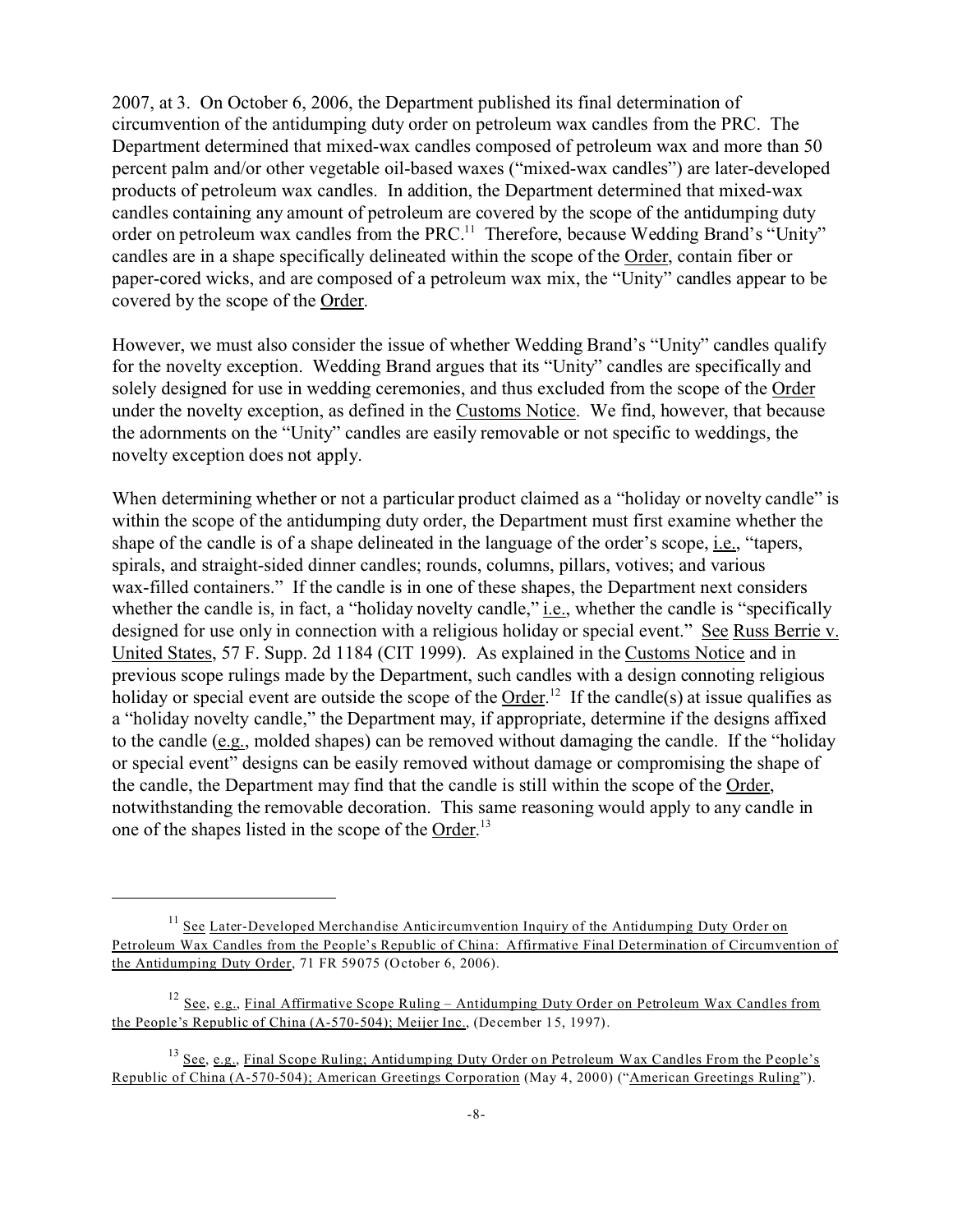First, the Department notes that Wedding Brand's "Unity" candles consist of many styles of pillar and taper candles designed with adornments such as flowers, crosses, raised carvings, ribbons, bows, rhinestones, and sashes. Among the eight sample "Unity" candles that Wedding Brand provided, $14$  one is decorated with scripted writing printed on cardstock and bordered by pearls, satin cording, flowers and ribbon. The scripted writing on this candles states: "On this day, I will marry my friend the one I laugh with, live for, dream with, love." The cardstock and border are pinned to the sides of the pillar with thin push-pins. There were no other samples that included any writing, referring to weddings or otherwise. The other samples provided by Wedding Brand were decorated with 1) ribbons with or without flowers that were tied around the candle, 2) a satin sash with a rhinestone buckle pinned to the candle, 3) satin bows pinned to the candle, or 4) a satin cuff pinned to the candle.

In its request, Wedding Brand argued that the Department previously excluded "Unity" candles in the Hallmark Ruling, and as such, that prior determination ought to be applied in this scope ruling request. However, with respect to the Department's determination in the Hallmark Ruling, we note our analysis of Hallmark's "Unity" candle's physical description was as follows:

Candle WCD3093 has a poem entitled "Our Wedding" **imprinted onto the candle**. The poem is surrounded with flowers and ribbon. **The poem cannot {b}e removed from the candle without destroying it and, as such, is an integral part of its design.** Therefore the design of candle WCD3093 limits it to one special occasion (e.g., a wedding). As such, candle WCD3093 is a wedding novelty candle and therefore outside of the scope of the order.

### See Hallmark Ruling at 3 *(emphasis added).*

Unlike the inextricable adornment in the Hallmark "Unity" candle, Wedding Brand's "Unity" candles' adornment is merely pinned or tied to the pillar and can be easily removed without damaging the pillar or the shape of the pillar. As a result, the Department finds that the design incorporated into Wedding Brand's "Unity" candles is not fundamental to the shape of the candle. The removal of the adornment renders the candle free of any references to weddings.

Moreover, the Department previously determined that "candles with stars, studs, or some other decoration **pinned into the sides**" were within the scope of the Order. See Final Scope Ruling - Antidumping Duty Order on Petroleum Wax Candles From the People's Republic of China (A-570-504); Endar Corporation, (May 11, 2000) at 5 ("Endar Wedding Votive Ruling")(*emphasis added*); see also Final Scone Ruling – Antidumping Duty Order on Petroleum Wax Candles from the People's Republic of China – Two's Company, Inc., (January 13, 1995) at 4 ("Two's Company"). Therefore, because the affixed design element of Wedding Brand's "Unity" candles can be removed without damage to the candles, thus removing all reference to a

<sup>&</sup>lt;sup>14</sup> Although Wedding Brand did not provide samples of the taper candles that it alleges are an ensemble part of the "Unity" candle, Wedding Brand provided a detailed description of the tapers within the narrative of the scope request. See Wedding Brand's request dated June 8, 2007, at 3-4 and Exhibit 1.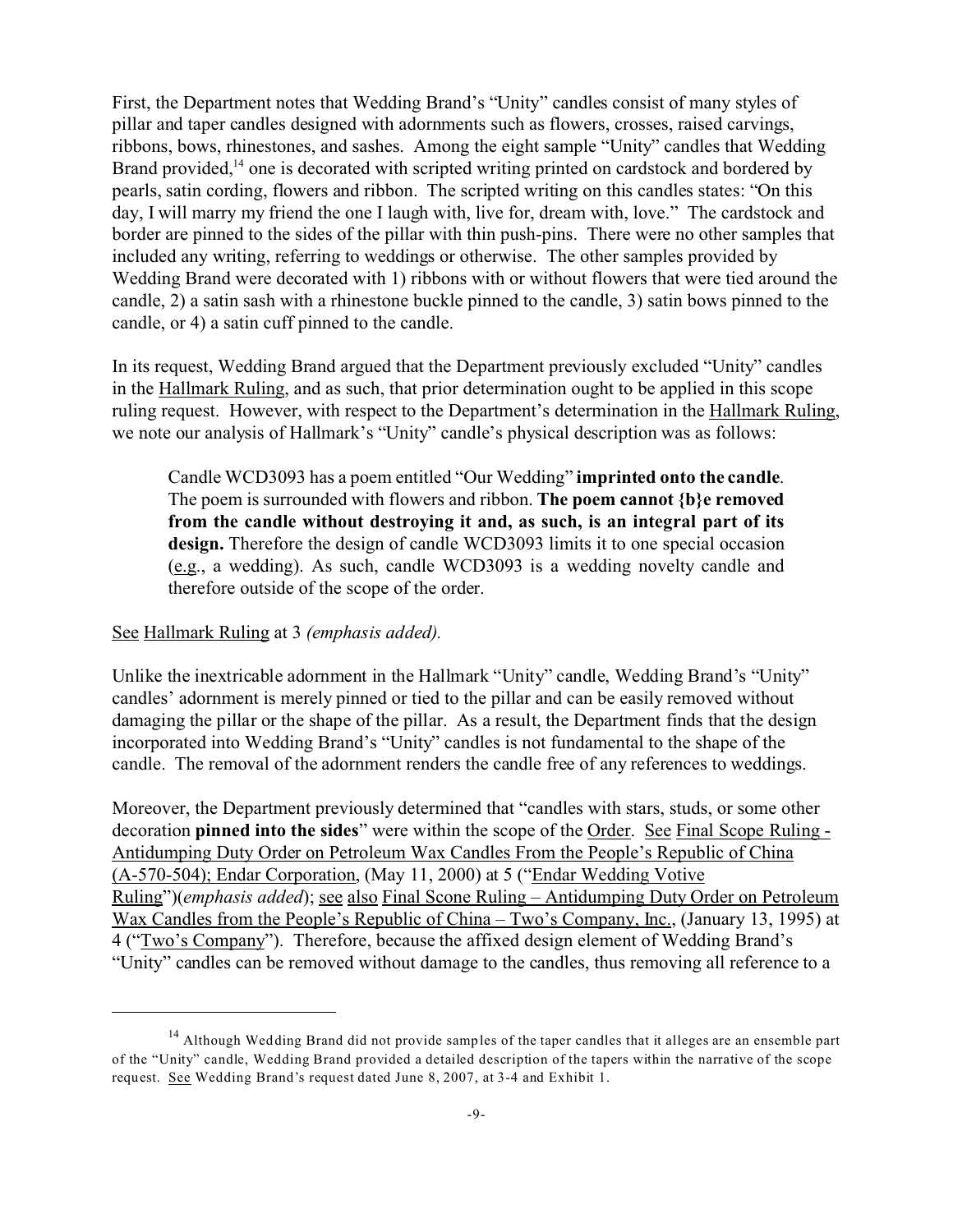"holiday or special event," the candles do not qualify for exclusion from the scope of the Order based on the novelty exception outlined in the Customs Notice.

Additionally, with respect to Wedding Brand's "Unity" candle styles that are carved or molded with flowers, leaves, and/or seashells, the Department disagrees with Wedding Brand that flowers, leaves, and/or seashells specifically denote or represent weddings. In Two's Company, the Department stated that "pillar candles decorated with affixed round jewels, square jewels, pearls, roses, stars, dots, diamonds, hearts, and bells 'do not symbolize any specific event or holiday and the ornaments can be removed from the candle without damage to the pillars and are thus all within scope of the order." See id. Additionally, in the Endar Wedding Votive Ruling, the Department stated that "we do not agree with Endar's argument that the candle is 'to be used for weddings only,' as the silver studs are suggestive of neither weddings nor any other specific event." Additionally, in a similar scope request, the Department determined that "while a heart-shaped symbol made a candle appropriate for use on Valentine's day, the design did not preclude use of the candle at some other time." See American Greetings Ruling at 7-8. Specifically, the Department did not consider a heart-decorated taper to be a novelty candle because the heart symbol in no way limits that candle's use solely to Valentine's Day. Similarly, in this case, the Department does not consider flowers, leaves, or seashells specific only to weddings. Furthermore, the Department has stated in the American Greetings Ruling that "a candle in one of the shapes named in the order which includes an attached figurine is only outside the scope of the order if: i) the candle is a holiday novelty candle, and ii) the holiday figurine cannot be easily removed." See American Greetings Ruling at 7.

Therefore, consistent with our practice, the Department finds that Wedding Brand's "Unity" candles decorated with raised carvings of, or molded with, flowers, leaves, or seashells are not exclusively identified with weddings, and thus do not qualify for the novelty exception defined in the Customs Notice.

Lastly, Wedding Brand stated that the pillar candle is packaged separately from the two taper candles, but are sold as an ensemble "Unity" candle kit. However, we note that the Department has previously stated that "we also do not agree with Endar that the product packaging has any bearing on whether the physical attributes of the candle itself are within the scope of the order." See Endar Wedding Votive at 5. Thus, the Department's analysis of whether Wedding Brand's "Unity" candles are excluded from the scope of the Order is irrespective of the "Unity" candles' packaging.

Accordingly, Wedding Brand's "Unity" candles do not meet the criteria of the novelty candle exclusion pursuant to the Customs Notice and, therefore, should be included within the Order.